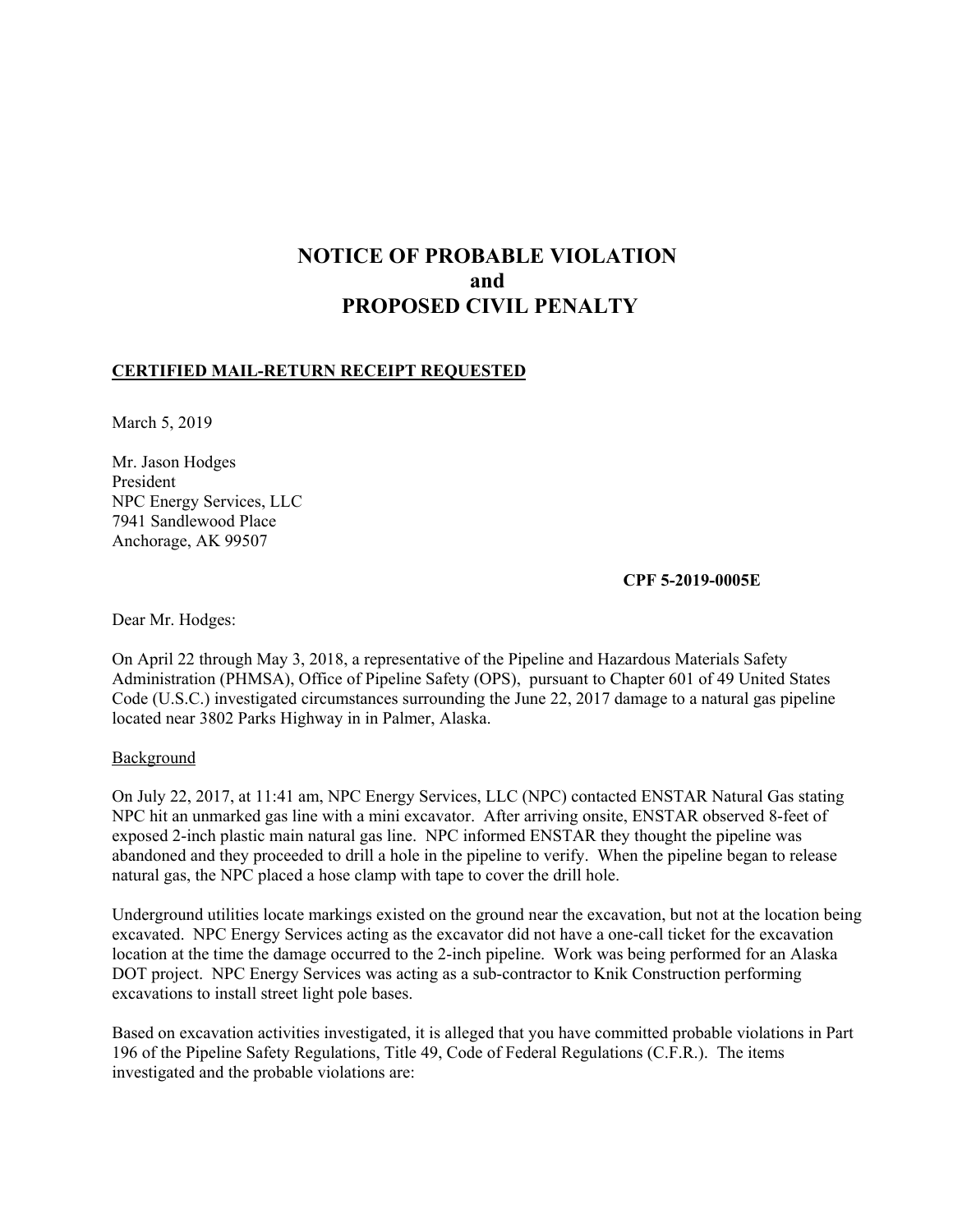**1. § 196.103 What must an excavator do to protect underground pipelines from excavation-related damage?** 

**Prior to and during excavation activity, the excavator must:** 

#### **(a) Use an available one-call system before excavating to notify operators of underground pipeline facilities of the timing and location of the intended excavation;**

NPC Energy Services (NPC) did not use the available one-call system (Alaska Digline (811 One-Call Center)) prior to excavating. NPC was conducting excavations at the time the underground pipeline facility was damaged on July 22, 2017. Underground utilities were marked nearby, but not at the excavation location where the damage to the pipeline occurred. PHMSA reviewed the one-call tickets opened in the year prior to the incident near the incident location. That review revealed that no one-call tickets were opened by NPC.

**2. § 196.109 What must an excavator do if damage to a pipeline from excavation activity causes a leak where product is released from the pipeline?** 

**If damage to a pipeline from excavation activity causes the release of any PHMSA regulated natural and other gas or hazardous liquid as defined in part 192, 193, or 195 of this chapter from the pipeline, the excavator must promptly report the release to appropriate emergency response authorities by calling the 911 emergency telephone number.**

NPC failed to report the release after its excavation activities damaged the pipeline resulting in a release of natural gas to appropriate emergency response authorities by calling the 911 emergency telephone number. After exposing a portion of a 2-inch underground natural gas pipeline during excavation activities performed on July 22, 2017, an NPC employee drilled a hole in the pipeline to determine if it was active. The drilled holed caused a release of natural gas. Upon the natural gas release, the excavation company representative contacted the operator of the pipeline, but did not call 911 as required by the regulation.

## Proposed Civil Penalty

Under 49 U.S.C. § 60122 and 49 CFR § 190.223, you are subject to a civil penalty not to exceed \$213,268 per violation per day the violation persists, up to a maximum of \$2,132,679 for a related series of violations. For violations occurring on or after November 2, 2015 and before November 27, 2018, the maximum penalty may not exceed \$209,002 per violation per day, with a maximum penalty not to exceed \$2,090,022. For violations occurring prior to November 2, 2015, the maximum penalty may not exceed \$200,000 per violation per day, with a maximum penalty not to exceed \$2,000,000 for a related series of violations. The Compliance Officer has reviewed the circumstances and supporting documentation involved in the above probable violations and has recommended that you be preliminarily assessed a civil penalty of \$12,100 as follows:

Item number Proposed Penalty 1 \$12,100

## Response to this Notice

Enclosed as part of this Notice is a document entitled *Response Options for Third Party Excavators in Enforcement Proceedings*. Please refer to this document and note the response options. All material submit in response to this enforcement action may be made publicly available. If you believe that any portion of your responsive material qualifies for confidential treatment under 5 U.S.C. § 552(b), along with the